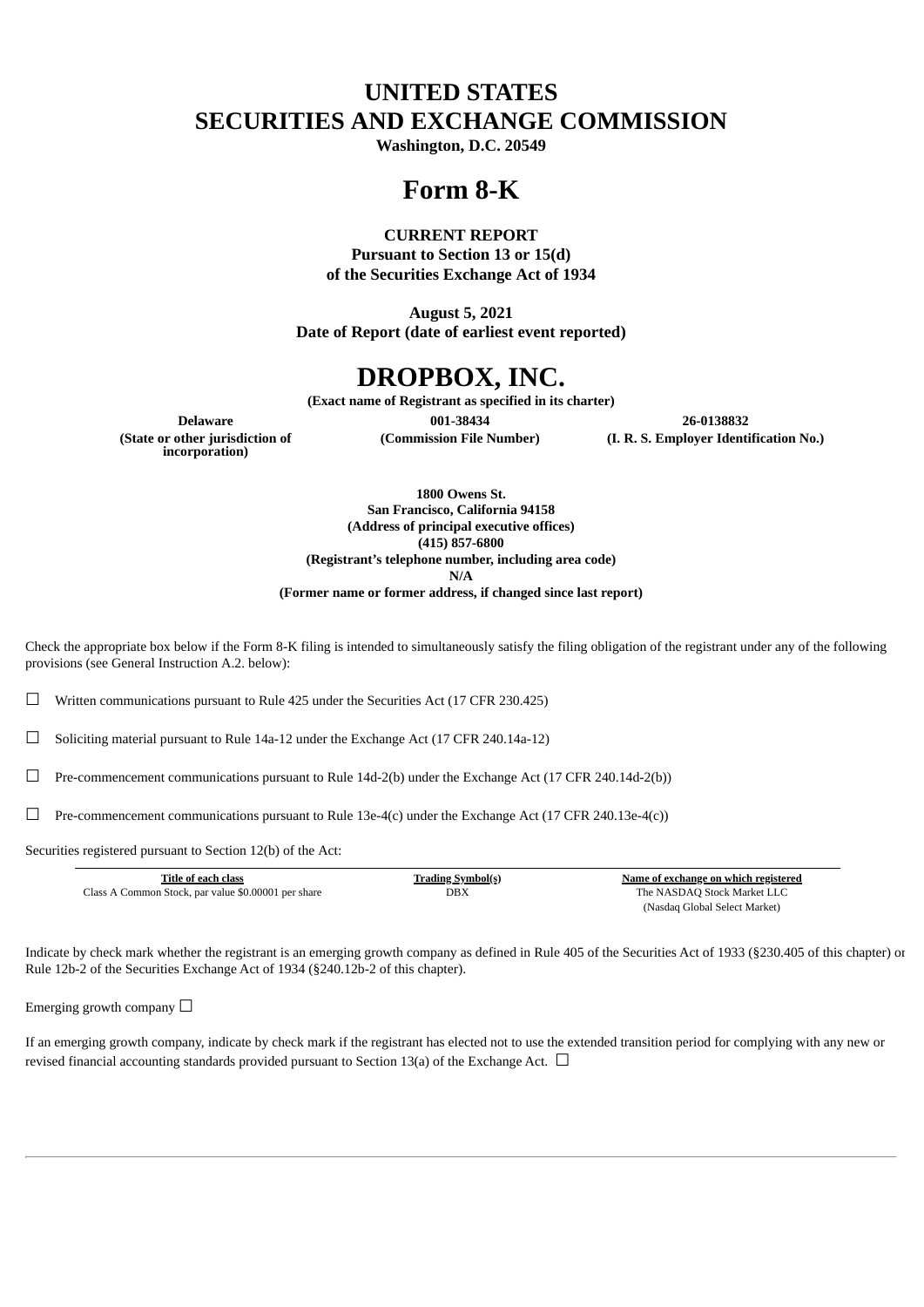#### **Item 2.02 – Results of Operations and Financial Condition**

On August 5, 2021, Dropbox, Inc. ("Dropbox" or the "Company") issued a press release and will hold a conference call announcing its financial results for the quarter ended June 30, 2021. A copy of the press release is attached as Exhibit 99.1 to this current report on Form 8-K and is incorporated by reference herein.

#### **Item 7.01 – Regulation FD Disclosure**

On August 5, 2021, Dropbox posted supplemental investor materials on its investors.dropbox.com website. Dropbox intends to use its investors.dropbox.com website as a means of disclosing material non-public information and for complying with its disclosure obligations under Regulation FD.

The information in this current report on Form 8-K and the exhibits attached hereto shall not be deemed "filed" for purposes of Section 18 of the Securities Exchange Act of 1934, as amended (the "Exchange Act") or otherwise subject to the liabilities of that section, nor shall it be deemed incorporated by reference in any filing under the Securities Act of 1933, as amended, or the Exchange Act, regardless of any general incorporation language in such filing.

### **Item 9.01 – Financial Statements and Exhibits**

(d) Exhibits:

| Exhibit No. | <b>Exhibit Description</b>                                                                         |
|-------------|----------------------------------------------------------------------------------------------------|
| 99.1        | Press Release entitled "Dropbox Announces Second Ouarter Fiscal 2021 Results" dated August 5, 2021 |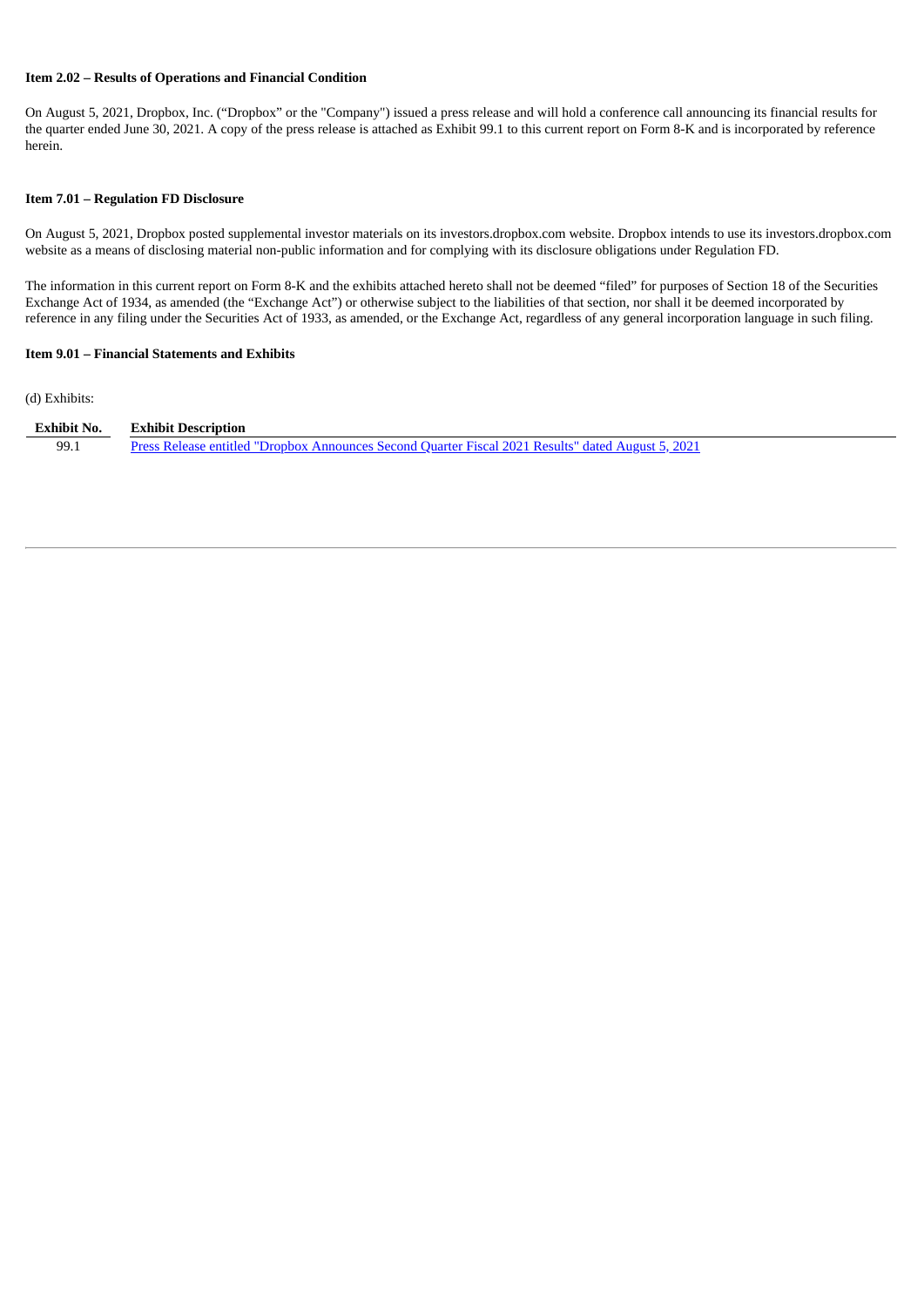## **SIGNATURES**

Pursuant to the requirements of the Securities Exchange Act of 1934, as amended, the Registrant has duly caused this report to be signed on its behalf by the undersigned hereunto duly authorized.

Dated: August 5, 2021

**Dropbox, Inc.**

/s/ Timothy J. Regan Timothy J. Regan Chief Financial Officer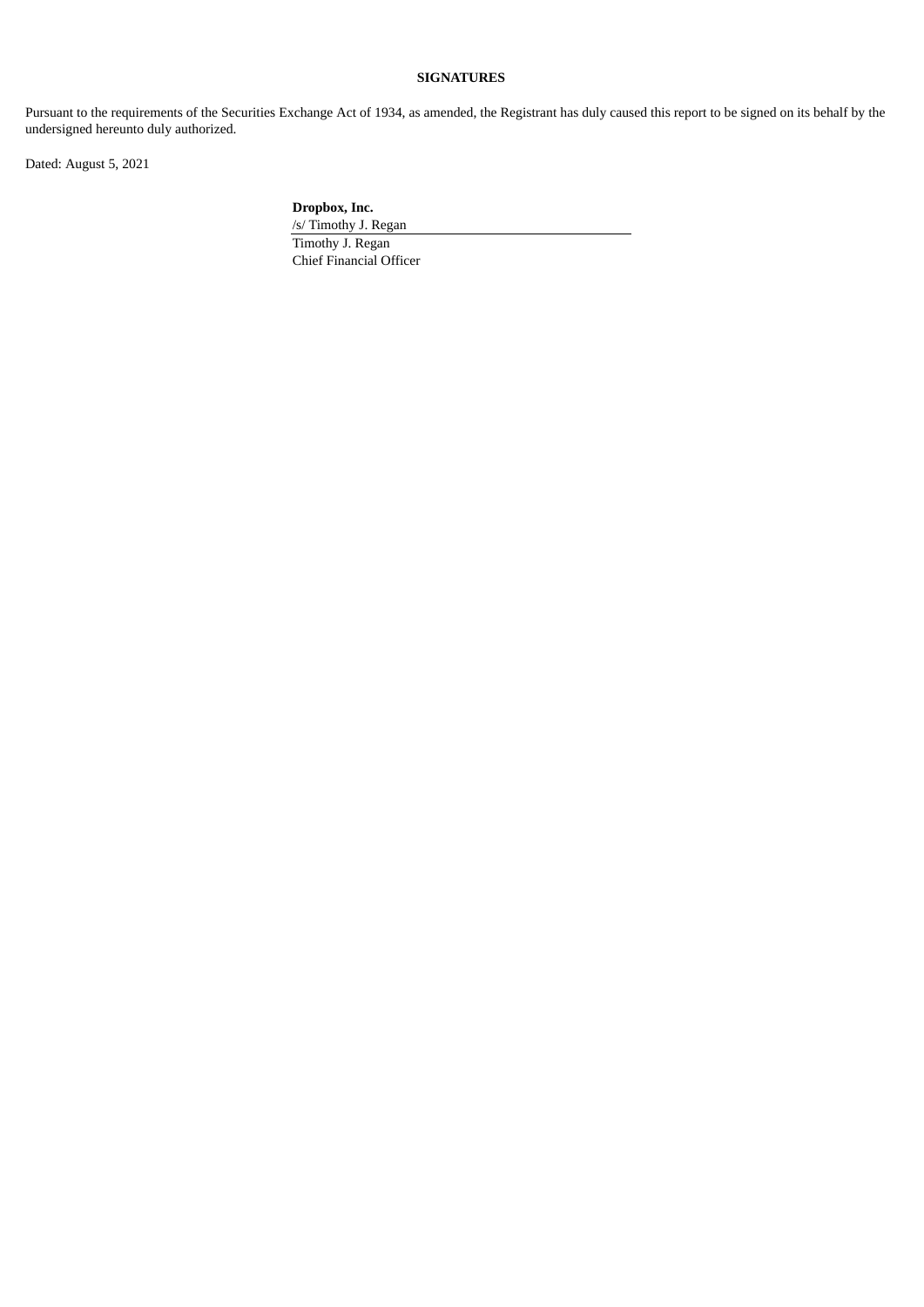#### **Dropbox Announces Second Quarter Fiscal 2021 Results**

Second Quarter Revenue of \$530.6 Million, Up 13.5% Year-over-year

<span id="page-3-0"></span>GAAP and Non-GAAP Operating Income of \$84.4 Million and \$169.4 Million, Up 558.4% and 76.1% Year-over-year Net Cash Provided by Operating Activities of \$219.9 Million and Free Cash Flow of \$216.0 Million

**SAN FRANCISCO, Calif.** - August 5, 2021 - Dropbox, Inc. (NASDAQ: DBX), today announced financial results for its second quarter ended June 30, 2021.

"Q2 was a standout quarter, driven by strong revenue growth, record free cash flow, and margin expansion," said Dropbox Co-Founder and Chief Executive Officer Drew Houston. "Our results reflect the strength of our business model and our ability to make significant progress on our strategic objectives. We're proud of our execution this quarter as we delivered even more value to our customers and shareholders and are excited about the opportunity ahead to build next-generation tools to support the new world of distributed work."

#### **Second Quarter Fiscal 2021 Results**

- Total revenue was \$530.6 million, an increase of 13.5% from the same period last year. On a constant currency basis, year-over-year growth would have been 11.4%.<sup>(1)</sup>
- Total ARR ended at \$2.166 billion, an increase of \$53.8 million quarter-over-quarter and an increase of 12.2% year-over-year. On a constant currency basis, year-over-year growth would have been  $10.6\%$ .<sup>(2)</sup>
- Paying users ended at 16.14 million, as compared to 14.96 million for the same period last year. Average revenue per paying user was \$133.15, as compared to \$126.88 for the same period last year.
- GAAP gross margin was 79.8%, as compared to 78.1% in the same period last year. Non-GAAP gross margin was 81.2%, as compared to 79.2% in the same period last year.
- GAAP operating margin was 15.9%, as compared to 2.7% in the same period last year. Non-GAAP operating margin was 31.9%, as compared to 20.6% in the same period last year.
- GAAP net income was \$88.0 million, as compared to \$17.5 million in the same period last year. Non-GAAP net income was \$160.5 million, as compared to \$93.2 million in the same period last year.
- Net cash provided by operating activities was \$219.9 million, as compared to \$145.9 million in the same period last year. Free cash flow was \$216.0 million, as compared to \$119.8 million in the same period last year.
- GAAP diluted net income per share attributable to common stockholders was \$0.22, as compared to \$0.04 in the same period last year. Non-GAAP diluted net income per share attributable to common stockholders was \$0.40, as compared to \$0.22 in the same period last year.<sup>(3)</sup>
- Cash, cash equivalents and short-term investments ended at \$1.944 billion.

 $<sup>(1)</sup>$  We calculate constant currency revenue growth rates by applying the prior period weighted average exchange rates to current period results.</sup>

 $^{(2)}$  We calculate total annual recurring revenue ("Total ARR") as the number of users who have active paid licenses for access to our platform as of the end of the period, multiplied by their annualized subscription price to our platform. We adjust our exchange rates used to calculate Total ARR on an annual basis, at the beginning of each fiscal year. We calculate constant currency Total ARR growth rates by applying the current period rate to prior period results.

 $^{(3)}$  Non-GAAP diluted net income per share attributable to common stockholders is calculated based upon 397.0 million and 420.5 million diluted weighted-average shares of common stock for the three months ended June 30, 2021 and 2020, respectively.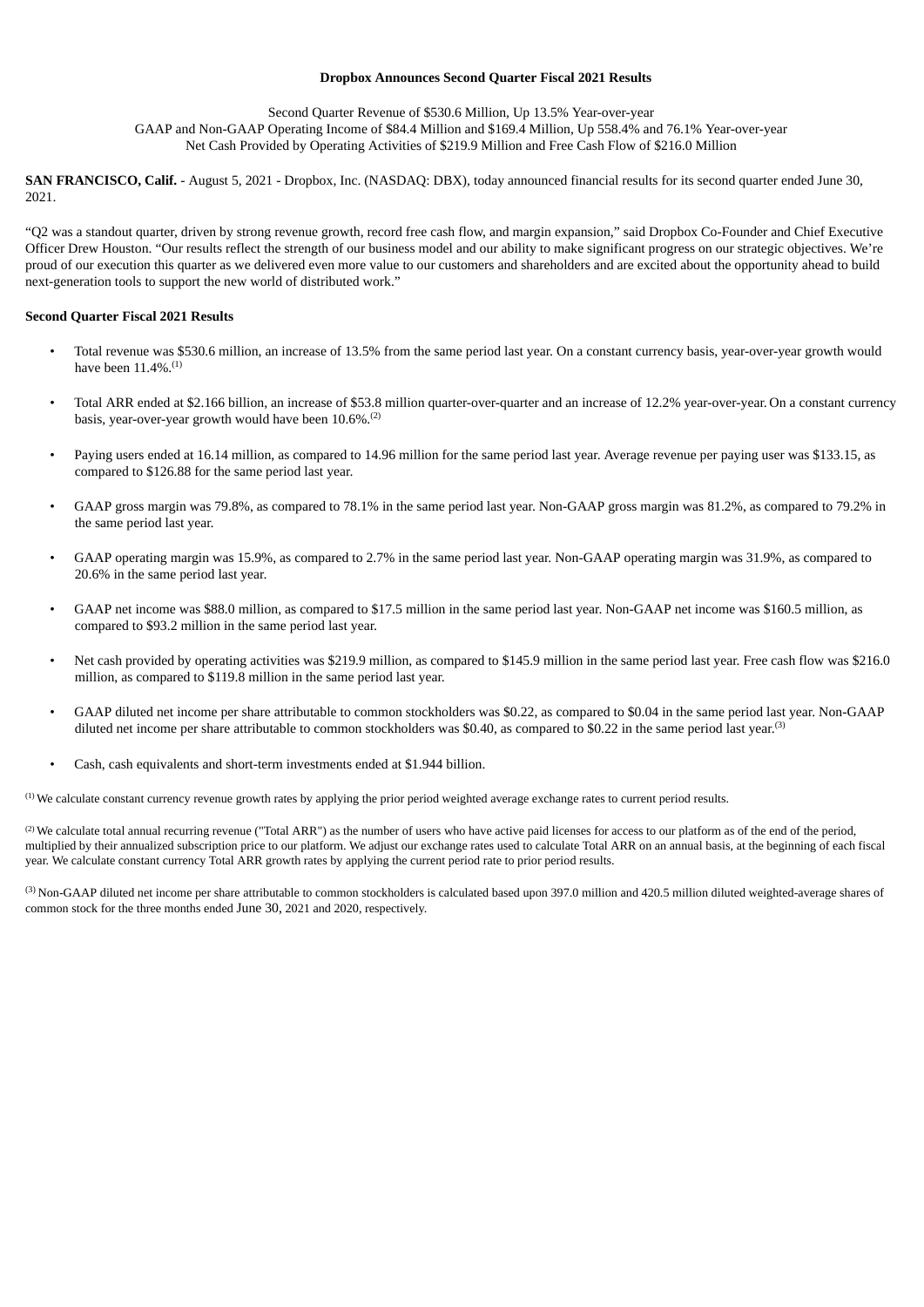#### **Financial Outlook**

Dropbox will provide forward-looking guidance in connection with this quarterly earnings announcement on its conference call, webcast, and on its investor relations website at http://investors.dropbox.com.

#### **Conference Call Information**

Dropbox plans to host a conference call today to review its second quarter financial results and to discuss its financial outlook. This call is scheduled to begin at 2:00 p.m. PT / 5:00 p.m. ET and can be accessed by dialing (877) 300-7844 from the United States or (786) 815-8440 internationally with reference to the company name and conference title, and a live webcast and replay of the conference call can be accessed from the Dropbox investor relations website at http://investors.dropbox.com. Following the completion of the call, a telephonic replay will be available through 8:00 PM ET on August 12, 2021 at (855) 859-2056 from the United States or (404) 537-3406 internationally with recording access code 8414818.

#### **Other Upcoming Events**

- Tim Regan, Chief Financial Officer, will be presenting at the KeyBanc Technology Leadership Forum on Monday, August 9th.
- Tim Regan, Chief Financial Officer, will be hosting meetings at the NASDAQ Virtual Asia Investor Conference on Wednesday, August 11th, local time.
- Tim Regan, Chief Financial Officer, will be hosting meetings at the Canaccord Genuity Growth Conference on Wednesday, August 11th.
- Drew Houston, Co-Founder and Chief Executive Officer, will be presenting at the Jefferies Virtual Software Conference on Wednesday, September 15th.

During these events, a live webcast will be accessible from the Dropbox investor relations website at http://investors.dropbox.com. Following the event, a replay will be made available at the same location.

#### **About Dropbox**

Dropbox is the one place to keep life organized and keep work moving. With more than 700 million registered users across 180 countries, we're on a mission to design a more enlightened way of working. Dropbox is headquartered in San Francisco, CA, and has offices around the world. For more information on our mission and products, visit http://dropbox.com.

#### **Use of Non-GAAP Financial Measures**

Reconciliations of non-GAAP financial measures to the most directly comparable financial results as determined in accordance with GAAP are included at the end of this press release following the accompanying financial data. For a description of these non-GAAP financial measures, including the reasons management uses each measure, please see the section of the tables titled "About Non-GAAP Financial Measures."

### **Forward-Looking Statements**

This press release contains forward-looking statements within the meaning of the Private Securities Litigation Reform Act of 1995 including, among other things, our expectations regarding remote work trends, related market opportunities and our ability to capitalize on those opportunities. Words such as "believe," "may," "will," "estimate," "continue," "anticipate," "intend," "expect," "plans," and similar expressions are intended to identify forward-looking statements. Dropbox has based these forward-looking statements largely on its current expectations and projections about future events and financial trends that Dropbox believes may affect its business, financial condition, and results of operations. These forward-looking statements speak only as of the date of this press release and are subject to risks, uncertainties, and assumptions including, but not limited to: (i) our ability to realize anticipated benefits to our business from our shift to a Virtual First work model as well as impacts to our financial results and business operations as a result of this shift, (ii) impacts to our financial results, business operations and the business of our customers, suppliers, partners and the economy as a result of the COVID-19 pandemic, and related public health measures, as well as the potential for a more permanent global shift to remote work, (iii) our ability to retain and upgrade paying users, and increase our recurring revenue; (iv) our ability to attract new users or convert registered users to paying users; (v) our future financial performance, including trends in revenue, costs of revenue, gross profit or gross margin, operating expenses, paying users, and free cash flow; (vi) our history of net losses and our ability to achieve or maintain profitability; (vii) our liability for any unauthorized access to our data or our users' content, including through privacy and data security breaches; (viii) significant disruption of service on our platform or loss of content; (ix) any decline in demand for our platform or for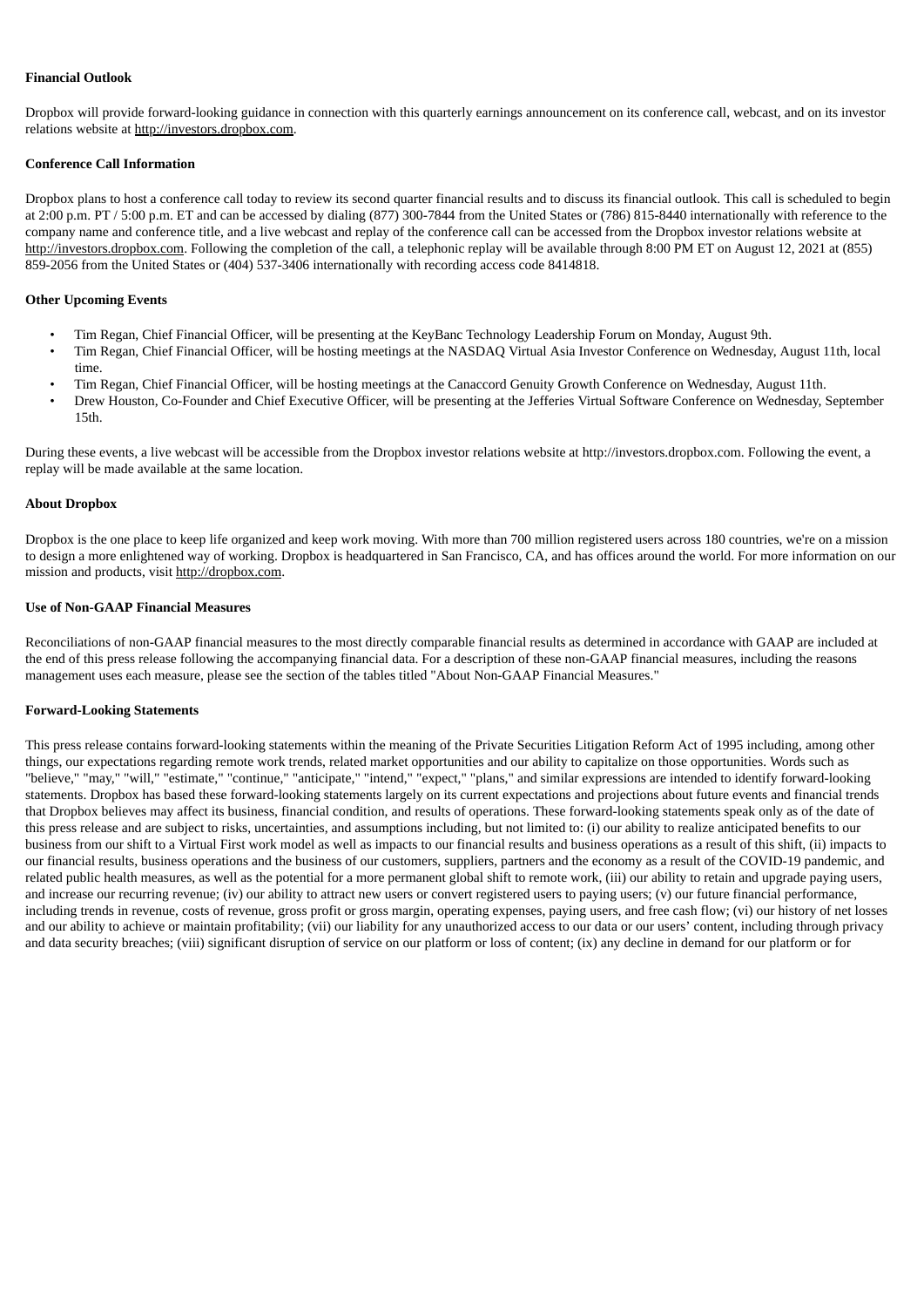content collaboration solutions in general; (x) changes in the interoperability of our platform across devices, operating systems, and third-party applications that we do not control; (xi) competition in our markets; (xii) our ability to respond to rapid technological changes, extend our platform, develop new features or products, or gain market acceptance for such new features or products, particularly in light of potential disruptions to the productivity of our employees that may result from our shift to a Virtual First work model; (xiii) our ability to manage our growth or plan for future growth; (xiv) our acquisition of other businesses and the potential of such acquisitions to require significant management attention, disrupt our business, or dilute stockholder value; (xv) our ability to attract and retain key personnel and highly qualified personnel; (xvi) our capital allocation plans with respect to our stock repurchase program and other investments; and (xvii) the dual class structure of our common stock and its effect of concentrating voting control with certain stockholders who held our capital stock prior to the completion of our initial public offering. Further information on risks that could affect Dropbox's results is included in our filings with the Securities and Exchange Commission ("SEC"), including our Form 10-Q for the quarter ended March 31, 2021. Additional information will be made available in our quarterly report on Form 10-Q for the quarter ended June 30, 2021 and other reports that we may file with the SEC from time to time, which could cause actual results to vary from expectations. If the risks materialize or assumptions prove incorrect, actual results could differ materially from the results implied by these forward-looking statements. Dropbox assumes no obligation to, and does not currently intend to, update any such forward-looking statements after the date of this release, except as required by applicable law.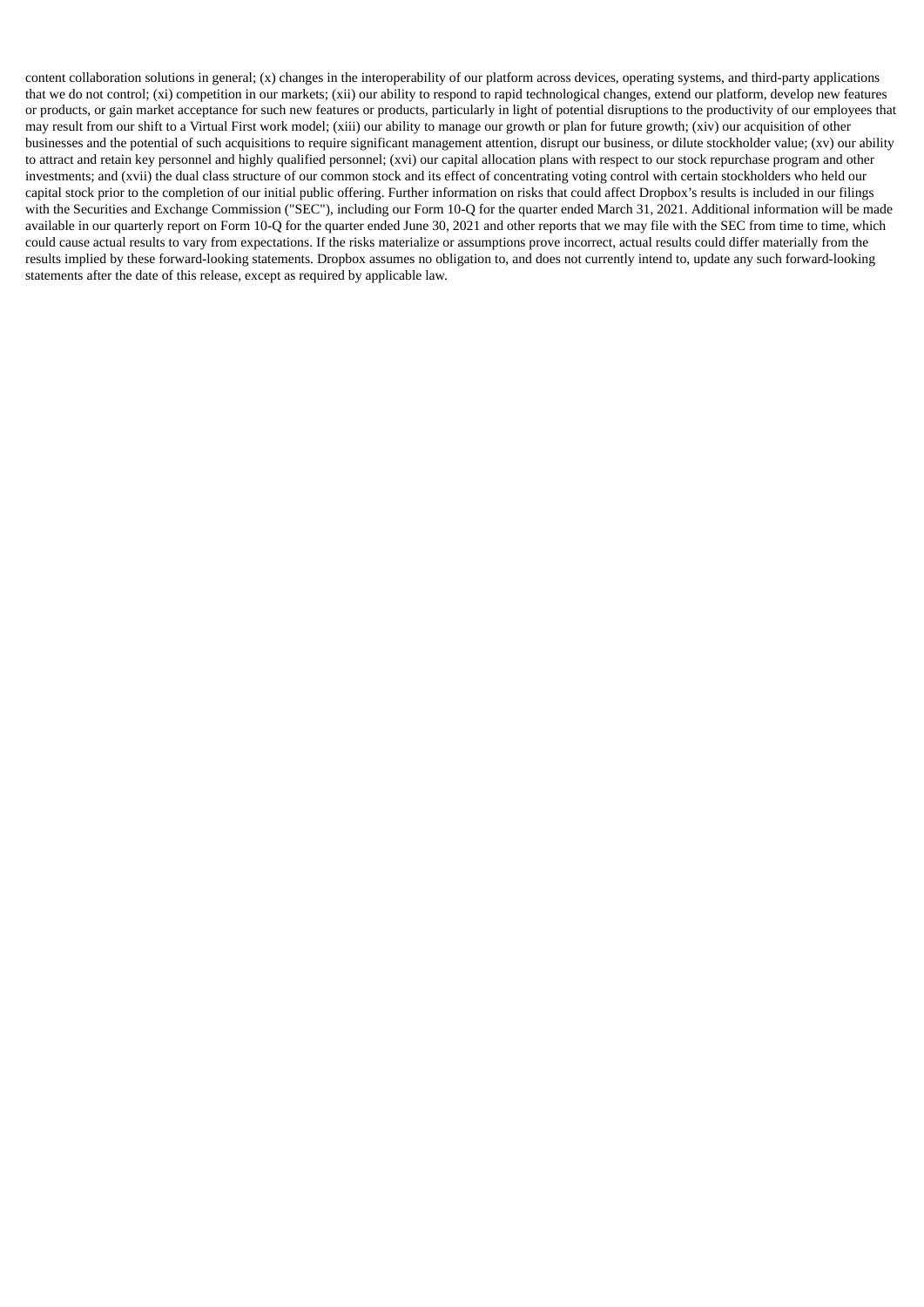# **Dropbox, Inc. Condensed Consolidated Statements of Operations** *(In millions, except per share data)*

*(Unaudited)*

|                                                                                                                   |    | <b>Three Months Ended</b><br><b>June 30,</b> |                |          | <b>Six Months Ended</b><br><b>June 30,</b> |              |              |       |  |  |
|-------------------------------------------------------------------------------------------------------------------|----|----------------------------------------------|----------------|----------|--------------------------------------------|--------------|--------------|-------|--|--|
|                                                                                                                   |    | 2021                                         |                | 2020     |                                            | 2021         |              | 2020  |  |  |
| Revenue                                                                                                           | \$ | 530.6                                        | $\mathfrak{s}$ | 467.4 \$ |                                            | $1,042.2$ \$ |              | 922.4 |  |  |
| Cost of revenue $^{(1)}$                                                                                          |    | 107.1                                        |                | 102.5    |                                            | 216.4        |              | 205.6 |  |  |
| Gross profit                                                                                                      |    | 423.5                                        |                | 364.9    |                                            | 825.8        |              | 716.8 |  |  |
| Operating expenses $(1)$ :                                                                                        |    |                                              |                |          |                                            |              |              |       |  |  |
| Research and development                                                                                          |    | 185.5                                        |                | 185.8    |                                            | 366.7        |              | 367.6 |  |  |
| Sales and marketing                                                                                               |    | 100.8                                        |                | 102.8    |                                            | 203.5        |              | 207.1 |  |  |
| General and administrative                                                                                        |    | 52.8                                         |                | 63.5     |                                            | 111.4        |              | 102.5 |  |  |
| Impairment related to real estate assets                                                                          |    |                                              |                |          |                                            | 17.3         |              |       |  |  |
| Total operating expenses                                                                                          |    | 339.1                                        |                | 352.1    |                                            | 698.9        |              | 677.2 |  |  |
| Income from operations                                                                                            |    | 84.4                                         |                | 12.8     |                                            | 126.9        |              | 39.6  |  |  |
| Interest income (expense), net                                                                                    |    | (0.9)                                        |                | 0.1      |                                            | (2.1)        |              | 2.5   |  |  |
| Other income, net                                                                                                 |    | 7.5                                          |                | 9.0      |                                            | 12.6         |              | 19.6  |  |  |
| Income before income taxes                                                                                        |    | 91.0                                         |                | 21.9     |                                            | 137.4        |              | 61.7  |  |  |
| Provision for income taxes                                                                                        |    | (3.0)                                        |                | (4.4)    |                                            | (1.8)        |              | (4.9) |  |  |
| Net income                                                                                                        | \$ | 88.0                                         | $\mathfrak{S}$ | 17.5     | -\$                                        | 135.6        | $\mathbb{S}$ | 56.8  |  |  |
| Basic net income per share                                                                                        |    | 0.23                                         |                | 0.04     |                                            | 0.34         |              | 0.14  |  |  |
| Diluted net income per share                                                                                      | S. | 0.22                                         | Ж              | 0.04     | Ж                                          | 0.34         | S.           | 0.14  |  |  |
| Weighted-average shares used in computing net<br>income per share attributable to common<br>stockholders, basic   |    | 388.4                                        |                | 414.1    |                                            | 393.3        |              | 415.7 |  |  |
| Weighted-average shares used in computing net<br>income per share attributable to common<br>stockholders, diluted |    | 397.0                                        |                | 420.5    |                                            | 401.2        |              | 419.7 |  |  |

 $(1)$  Includes stock-based compensation expense as follows (in millions):

|                                           | <b>Three Months Ended</b> | <b>June 30,</b> |      | <b>Six Months Ended</b><br><b>June 30,</b> |      |  |      |  |  |
|-------------------------------------------|---------------------------|-----------------|------|--------------------------------------------|------|--|------|--|--|
|                                           | 2021                      |                 | 2020 |                                            | 2021 |  | 2020 |  |  |
| Cost of revenue                           | 5.9 <sup>5</sup>          |                 | 4.5  |                                            | 11.3 |  | 8.0  |  |  |
| Research and development                  | 49.5                      |                 | 47.0 |                                            | 93.0 |  | 84.2 |  |  |
| Sales and marketing                       | 6.2                       |                 | 9.5  |                                            | 13.1 |  | 16.2 |  |  |
| General and administrative <sup>(2)</sup> | 12.3                      |                 | 15.6 |                                            | 24.4 |  | 8.0  |  |  |

(2) On March 19, 2020, one of our co-founders resigned as a member of the board and as an officer of Dropbox, resulting in the reversal of \$23.8 million in stock-based compensation expense. Of the total amount reversed, \$21.5 million related to expense recognized prior to December 31, 2019.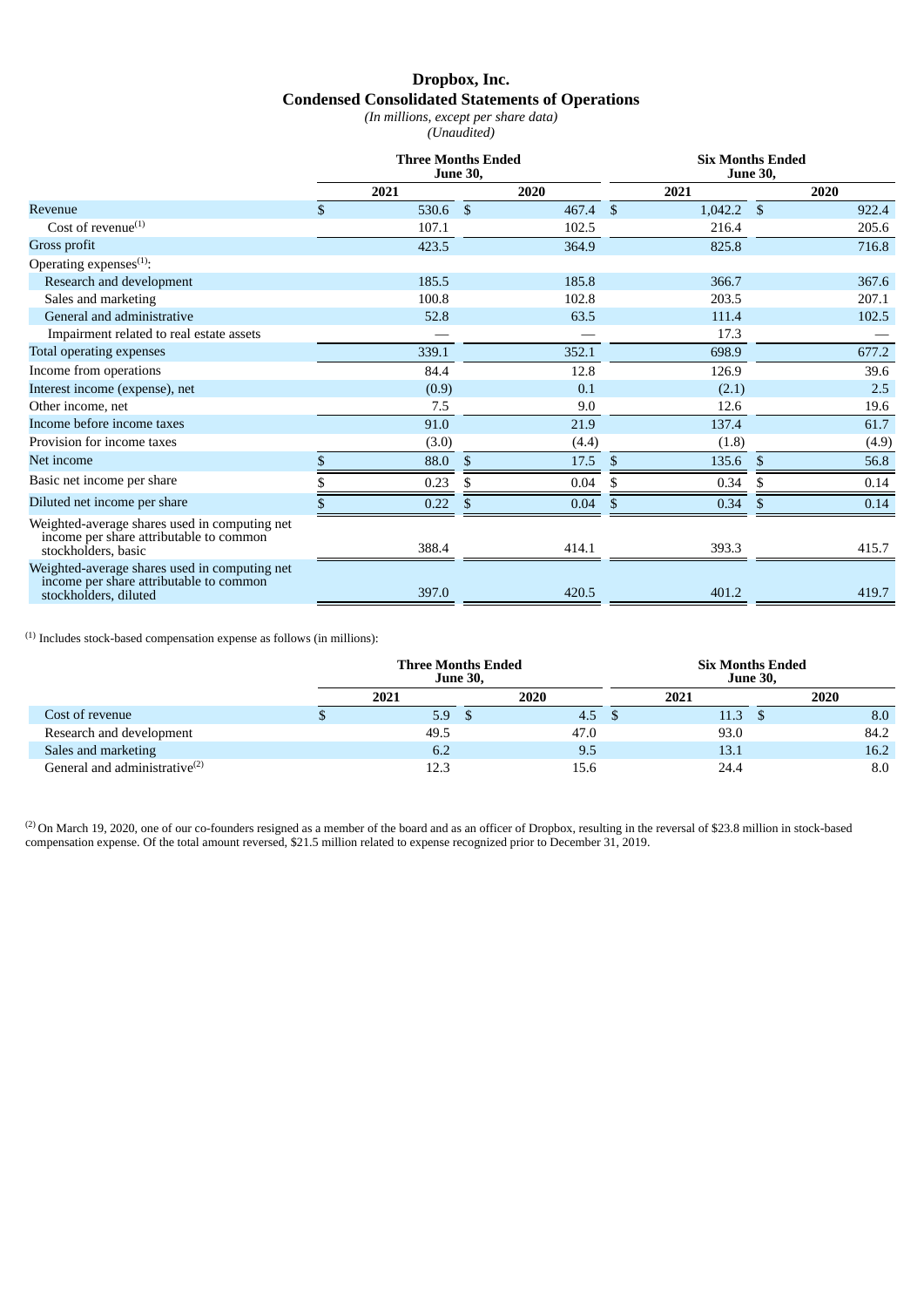# **Dropbox, Inc. Condensed Consolidated Balance Sheets** *(In millions) (Unaudited)*

|                                                      | As of          |               |                |                          |  |  |  |  |
|------------------------------------------------------|----------------|---------------|----------------|--------------------------|--|--|--|--|
|                                                      |                | June 30, 2021 |                | <b>December 31, 2020</b> |  |  |  |  |
| <b>Assets</b>                                        |                |               |                |                          |  |  |  |  |
| Current assets:                                      |                |               |                |                          |  |  |  |  |
| Cash and cash equivalents                            | \$             | 885.3         | \$             | 314.9                    |  |  |  |  |
| Short-term investments                               |                | 1,058.9       |                | 806.4                    |  |  |  |  |
| Trade and other receivables, net                     |                | 52.2          |                | 43.4                     |  |  |  |  |
| Prepaid expenses and other current assets            |                | 70.9          |                | 62.8                     |  |  |  |  |
| Total current assets                                 |                | 2,067.3       |                | 1,227.5                  |  |  |  |  |
| Property and equipment, net                          |                | 342.9         |                | 338.7                    |  |  |  |  |
| Operating lease right-of-use asset                   |                | 437.6         |                | 470.5                    |  |  |  |  |
| Intangible assets, net                               |                | 48.9          |                | 33.5                     |  |  |  |  |
| Goodwill                                             |                | 346.8         |                | 236.9                    |  |  |  |  |
| Other assets                                         |                | 84.6          |                | 80.1                     |  |  |  |  |
| <b>Total assets</b>                                  | $\mathfrak{S}$ | 3,328.1       | $\mathfrak{F}$ | 2.387.2                  |  |  |  |  |
| Liabilities and stockholders' (deficit) equity       |                |               |                |                          |  |  |  |  |
| Current liabilities:                                 |                |               |                |                          |  |  |  |  |
| Accounts payable                                     | \$             | 31.6          | \$             | 18.7                     |  |  |  |  |
| Accrued and other current liabilities                |                | 158.7         |                | 156.7                    |  |  |  |  |
| Accrued compensation and benefits                    |                | 76.4          |                | 113.6                    |  |  |  |  |
| <b>Operating lease liability</b>                     |                | 86.9          |                | 88.7                     |  |  |  |  |
| Finance lease obligation                             |                | 113.9         |                | 99.6                     |  |  |  |  |
| Deferred revenue                                     |                | 657.5         |                | 610.5                    |  |  |  |  |
| Total current liabilities                            |                | 1,125.0       |                | 1,087.8                  |  |  |  |  |
| Operating lease liability, non-current               |                | 723.4         |                | 759.6                    |  |  |  |  |
| Finance lease obligation, non-current                |                | 174.0         |                | 171.6                    |  |  |  |  |
| Convertible senior notes, net, non-current           |                | 1,368.4       |                |                          |  |  |  |  |
| Other non-current liabilities                        |                | 32.1          |                | 34.4                     |  |  |  |  |
| <b>Total liabilities</b>                             |                | 3,422.9       |                | 2,053.4                  |  |  |  |  |
| Stockholders' (deficit) equity:                      |                |               |                |                          |  |  |  |  |
| Additional paid-in-capital                           |                | 2,446.9       |                | 2,564.3                  |  |  |  |  |
| Accumulated deficit                                  |                | (2,547.5)     |                | (2,241.4)                |  |  |  |  |
| Accumulated other comprehensive income               |                | 5.8           |                | 10.9                     |  |  |  |  |
| Total stockholders' (deficit) equity                 |                | (94.8)        |                | 333.8                    |  |  |  |  |
| Total liabilities and stockholders' (deficit) equity | \$             | 3,328.1       | $\mathcal{S}$  | 2,387.2                  |  |  |  |  |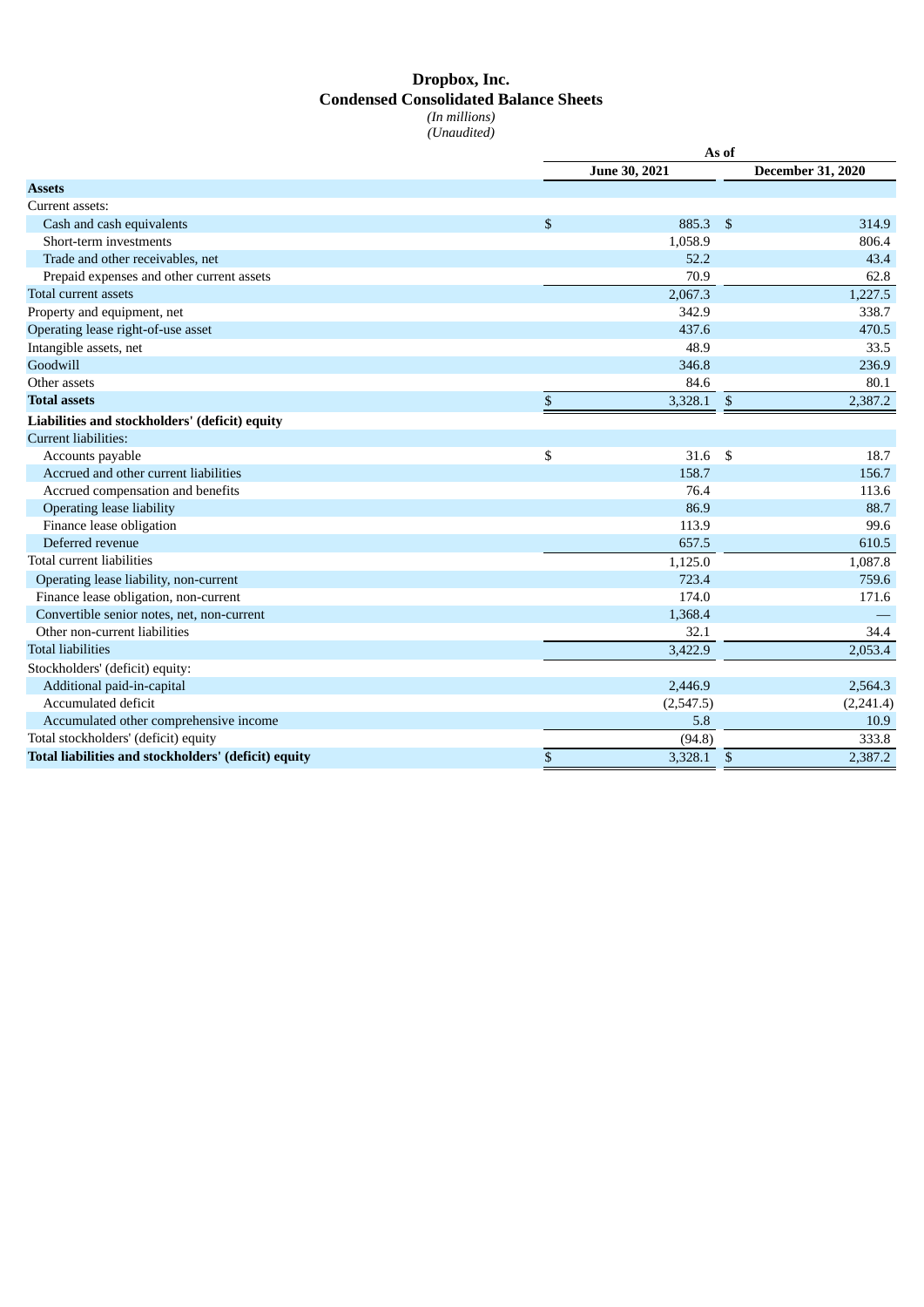# **Dropbox, Inc. Condensed Consolidated Statements of Cash Flows** *(In millions)*

*(Unaudited)*

|                                                                                            |                | <b>Three Months Ended</b> | <b>June 30,</b> |                          | <b>Six Months Ended</b><br><b>June 30,</b> |          |    |         |  |  |
|--------------------------------------------------------------------------------------------|----------------|---------------------------|-----------------|--------------------------|--------------------------------------------|----------|----|---------|--|--|
|                                                                                            |                | 2021                      |                 | 2020                     |                                            | 2021     |    | 2020    |  |  |
| <b>Cash flows from operating activities</b>                                                |                |                           |                 |                          |                                            |          |    |         |  |  |
| Net Income                                                                                 | \$             | 88.0                      | \$              | 17.5                     | \$                                         | 135.6 \$ |    | 56.8    |  |  |
| Adjustments to reconcile net income to net cash provided by operating activities:          |                |                           |                 |                          |                                            |          |    |         |  |  |
| Depreciation and amortization                                                              |                | 36.8                      |                 | 40.1                     |                                            | 71.5     |    | 79.6    |  |  |
| Stock-based compensation                                                                   |                | 73.9                      |                 | 76.6                     |                                            | 141.8    |    | 116.4   |  |  |
| Impairment related to real estate assets                                                   |                | $\overline{\phantom{0}}$  |                 | $\qquad \qquad$          |                                            | 17.3     |    |         |  |  |
| Amortization of debt issuance costs                                                        |                | 1.0                       |                 | 0.2                      |                                            | 1.7      |    | 0.3     |  |  |
| Net gains on equity investments                                                            |                |                           |                 | (6.5)                    |                                            |          |    | (17.5)  |  |  |
| Amortization of deferred commissions                                                       |                | 7.7                       |                 | 5.7                      |                                            | 15.4     |    | 10.8    |  |  |
| Other                                                                                      |                | (5.3)                     |                 | (1.3)                    |                                            | (6.2)    |    | (0.1)   |  |  |
| Changes in operating assets and liabilities:                                               |                |                           |                 |                          |                                            |          |    |         |  |  |
| Trade and other receivables, net                                                           |                | (1.5)                     |                 | (7.6)                    |                                            | (8.6)    |    | (8.8)   |  |  |
| Prepaid expenses and other current assets                                                  |                | (11.5)                    |                 | (7.7)                    |                                            | (23.8)   |    | (22.4)  |  |  |
| Other assets                                                                               |                | 21.2                      |                 | 15.1                     |                                            | 39.1     |    | 32.8    |  |  |
| Accounts payable                                                                           |                | 2.1                       |                 | (5.0)                    |                                            | 12.2     |    | (12.8)  |  |  |
| Accrued and other current liabilities                                                      |                | (14.6)                    |                 | (14.8)                   |                                            | (8.3)    |    | (24.7)  |  |  |
| Accrued compensation and benefits                                                          |                | 33.0                      |                 | 29.4                     |                                            | (37.6)   |    | (30.3)  |  |  |
| Deferred revenue                                                                           |                | 15.5                      |                 | 6.5                      |                                            | 44.4     |    | 28.7    |  |  |
| Other non-current liabilities                                                              |                | (26.4)                    |                 | (9.7)                    |                                            | (60.5)   |    | (26.2)  |  |  |
| Tenant improvement allowance reimbursement                                                 |                |                           |                 | 7.4                      |                                            | 1.6      |    | 16.6    |  |  |
| Net cash provided by operating activities                                                  |                | 219.9                     |                 | 145.9                    |                                            | 335.6    |    | 199.2   |  |  |
| <b>Cash flows from investing activities</b>                                                |                |                           |                 |                          |                                            |          |    |         |  |  |
| Capital expenditures                                                                       |                | (3.9)                     |                 | (26.1)                   |                                            | (10.8)   |    | (53.9)  |  |  |
| Business combinations, net of cash acquired                                                |                | $\overline{\phantom{0}}$  |                 |                          |                                            | (125.4)  |    |         |  |  |
| Purchases of short-term investments                                                        |                | (179.8)                   |                 | (308.7)                  |                                            | (693.7)  |    | (429.2) |  |  |
| Proceeds from sales of short-term investments                                              |                | 57.0                      |                 | 80.2                     |                                            | 171.2    |    | 145.3   |  |  |
| Proceeds from maturities of short-term investments                                         |                | 134.1                     |                 | 71.2                     |                                            | 264.0    |    | 138.9   |  |  |
| Other                                                                                      |                | 14.2                      |                 | 5.5                      |                                            | 17.5     |    | 9.3     |  |  |
| Net cash provided by (used in) investing activities                                        |                | 21.6                      |                 | (177.9)                  |                                            | (377.2)  |    | (189.6) |  |  |
| <b>Cash flows from financing activities</b>                                                |                |                           |                 |                          |                                            |          |    |         |  |  |
| Proceeds from issuance of convertible senior notes                                         |                |                           |                 |                          |                                            | 1,389.1  |    |         |  |  |
| Purchase of convertible note hedge in connection with issuance of convertible senior notes |                |                           |                 |                          |                                            | (265.3)  |    |         |  |  |
| Proceeds from sale of warrants in connection with issuance of convertible senior notes     |                |                           |                 |                          |                                            | 202.9    |    |         |  |  |
| Payments of debt issuance costs                                                            |                | (1.0)                     |                 | $\overline{\phantom{0}}$ |                                            | (23.7)   |    |         |  |  |
| Payments for taxes related to net share settlement of restricted stock units and awards    |                | (26.9)                    |                 | (25.1)                   |                                            | (62.7)   |    | (44.0)  |  |  |
| Proceeds from issuance of common stock, net of taxes withheld                              |                | 2.6                       |                 | 0.8                      |                                            | 5.5      |    | 1.5     |  |  |
| Principal payments on finance lease obligations                                            |                | (26.1)                    |                 | (21.7)                   |                                            | (50.7)   |    | (43.4)  |  |  |
| Common stock repurchases                                                                   |                | (150.8)                   |                 | (75.8)                   |                                            | (582.7)  |    | (139.8) |  |  |
| Other                                                                                      |                |                           |                 | (0.1)                    |                                            |          |    | (0.5)   |  |  |
| Net cash provided by (used in) financing activities                                        |                | (202.2)                   |                 | (121.9)                  |                                            | 612.4    |    | (226.2) |  |  |
| Effect of exchange rate changes on cash and cash equivalents                               |                | 0.5                       |                 | 1.6                      |                                            | (0.4)    |    | (0.6)   |  |  |
| Change in cash and cash equivalents                                                        |                | 39.8                      |                 | (152.3)                  |                                            | 570.4    |    | (217.2) |  |  |
| Cash and cash equivalents - beginning of period                                            |                | 845.5                     |                 | 486.4                    |                                            | 314.9    |    | 551.3   |  |  |
| Cash and cash equivalents - end of period                                                  | \$             | 885.3                     | \$              | 334.1                    | \$                                         | 885.3    | \$ | 334.1   |  |  |
|                                                                                            |                |                           |                 |                          |                                            |          |    |         |  |  |
| Supplemental cash flow data:                                                               |                |                           |                 |                          |                                            |          |    |         |  |  |
| Property and equipment acquired under finance leases                                       | $\mathfrak{S}$ | 43.3 \$                   |                 | 29.7 \$                  |                                            | 67.3 \$  |    | 64.4    |  |  |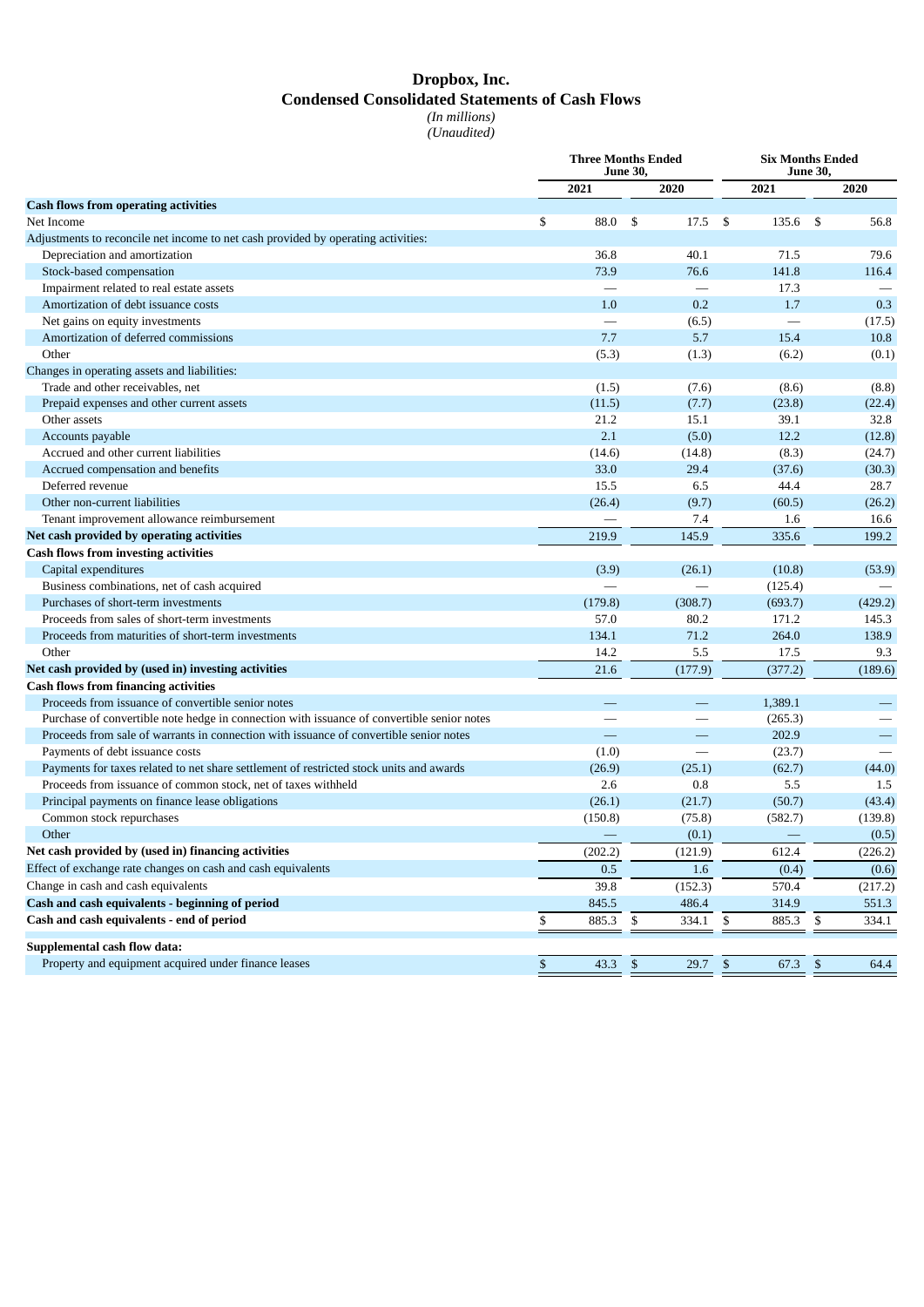## **Dropbox, Inc. Three Months Ended June 30, 2021 Reconciliation of GAAP to Non-GAAP results**

*(In millions, except for percentages, which may not foot due to rounding) (Unaudited)*

|                                      | <i>Unduction</i> |        |               |                                    |                |                                                      |    |                                    |                |                                                                 |                |                 |  |  |
|--------------------------------------|------------------|--------|---------------|------------------------------------|----------------|------------------------------------------------------|----|------------------------------------|----------------|-----------------------------------------------------------------|----------------|-----------------|--|--|
|                                      | <b>GAAP</b>      |        |               | <b>Stock-based</b><br>compensation |                | <b>Acquisition-</b><br>related and other<br>expenses |    | <b>Intangibles</b><br>amortization |                | Workforce<br>reduction<br>$\boldsymbol{\mathrm{expense}^{(1)}}$ |                | <b>Non-GAAP</b> |  |  |
| Cost of revenue                      | \$               | 107.1  | <sup>\$</sup> | (5.9)                              | $\mathbb{S}$   |                                                      |    | (1.6)                              | <sup>\$</sup>  | (0.1)                                                           | <sup>\$</sup>  | 99.5            |  |  |
| Cost of revenue margin               |                  | 20.2 % |               | $(1.1\%)$                          |                | $-$ %                                                |    | $(0.3\%)$                          |                | $-$ %                                                           |                | 18.8 %          |  |  |
| Gross profit                         |                  | 423.5  |               | 5.9                                |                |                                                      |    | 1.6                                |                | 0.1                                                             |                | 431.1           |  |  |
| Gross margin                         |                  | 79.8 % |               | 1.1 %                              |                | $-$ %                                                |    | $0.3\%$                            |                | $-$ %                                                           |                | 81.2 %          |  |  |
| Research and development             |                  | 185.5  |               | (49.5)                             |                | (5.0)                                                |    |                                    |                | (0.5)                                                           |                | 130.5           |  |  |
| Research and development<br>margin   |                  | 35.0 % |               | $(9.3\%)$                          |                | $(0.9\%)$                                            |    | $-$ %                              |                | $(0.1\%)$                                                       |                | 24.6 %          |  |  |
| Sales and marketing                  |                  | 100.8  |               | (6.2)                              |                | (1.7)                                                |    | (1.9)                              |                | (0.2)                                                           |                | 90.8            |  |  |
| Sales and marketing margin           |                  | 19.0 % |               | $(1.2\%)$                          |                | $(0.3\%)$                                            |    | $(0.4\%)$                          |                | $\%$<br>$\overline{\phantom{0}}$                                |                | 17.1 %          |  |  |
| General and administrative           |                  | 52.8   |               | (12.3)                             |                |                                                      |    |                                    |                | (0.1)                                                           |                | 40.4            |  |  |
| General and administrative<br>margin |                  | 10.0 % |               | $(2.3\%)$                          |                | $-$ %                                                |    | $-$ %                              |                | $\%$<br>$\overline{\phantom{m}}$                                |                | 7.6 %           |  |  |
| Income from operations               | \$               | 84.4   | \$            | 73.9                               | $\mathfrak{L}$ | 6.7                                                  | \$ | 3.5                                | $\mathfrak{L}$ | 0.9                                                             | $\mathfrak{L}$ | 169.4           |  |  |
| Operating margin                     |                  | 15.9%  |               | 13.9 %                             |                | 1.3<br>$\frac{0}{0}$                                 |    | $0.7\%$                            |                | $0.2 \%$                                                        |                | 31.9%           |  |  |

 $<sup>(1)</sup>$  Includes expenses related to workforce reduction such as severance, benefits and other related items.</sup>

# **Dropbox, Inc. Three Months Ended June 30, 2020 Reconciliation of GAAP to Non-GAAP results**

*(In millions, except for percentages, which may not foot due to rounding)*

| (Unaudited) |
|-------------|
|             |

|                                      |               | <b>GAAP</b> |     | <b>Stock-based</b><br>compensation | <b>Acquisition-related</b><br>and other expenses |     | <b>Intangibles</b><br>amortization |     | <b>Non-GAAP</b> |
|--------------------------------------|---------------|-------------|-----|------------------------------------|--------------------------------------------------|-----|------------------------------------|-----|-----------------|
| Cost of revenue                      | S.            | 102.5       | \$. | (4.5)                              | \$                                               |     | (1.0)                              | \$  | 97.0            |
| Cost of revenue margin               |               | 21.9%       |     | $(0.9\%)$                          | $-$ %                                            |     | $(0.2\% )$                         |     | 20.8 %          |
| Gross profit                         |               | 364.9       |     | 4.5                                |                                                  |     | 1.0                                |     | 370.4           |
| Gross margin                         |               | 78.1 %      |     | $0.9\%$                            | $-$ %                                            |     | $0.2 \%$                           |     | 79.2 %          |
| Research and development             |               | 185.8       |     | (47.0)                             | (4.3)                                            |     |                                    |     | 134.5           |
| Research and development margin      |               | 39.8 %      |     | $(10.1\%)$                         | $(0.9\%)$                                        |     | $-$ %                              |     | 28.8%           |
| Sales and marketing                  |               | 102.8       |     | (9.5)                              |                                                  |     | (1.4)                              |     | 91.9            |
| Sales and marketing margin           |               | 22.0 %      |     | $(2.0\%)$                          | $-$ %                                            |     | $(0.3\%)$                          |     | 19.7 %          |
| General and administrative           |               | 63.5        |     | (15.6)                             | (0.1)                                            |     |                                    |     | 47.8            |
| General and administrative<br>margin |               | 13.6 %      |     | $(3.4\%)$                          | $-$ %                                            |     | $-$ %                              |     | 10.2 %          |
| Income from operations               | $\mathcal{S}$ | 12.8        | -\$ | 76.6                               | S.<br>4.4                                        | \$. | 2.4                                | \$. | 96.2            |
| Operating margin                     |               | 2.7%        |     | 16.5 %                             | 0.9<br>$\frac{0}{0}$                             |     | $0.5\%$                            |     | 20.6 %          |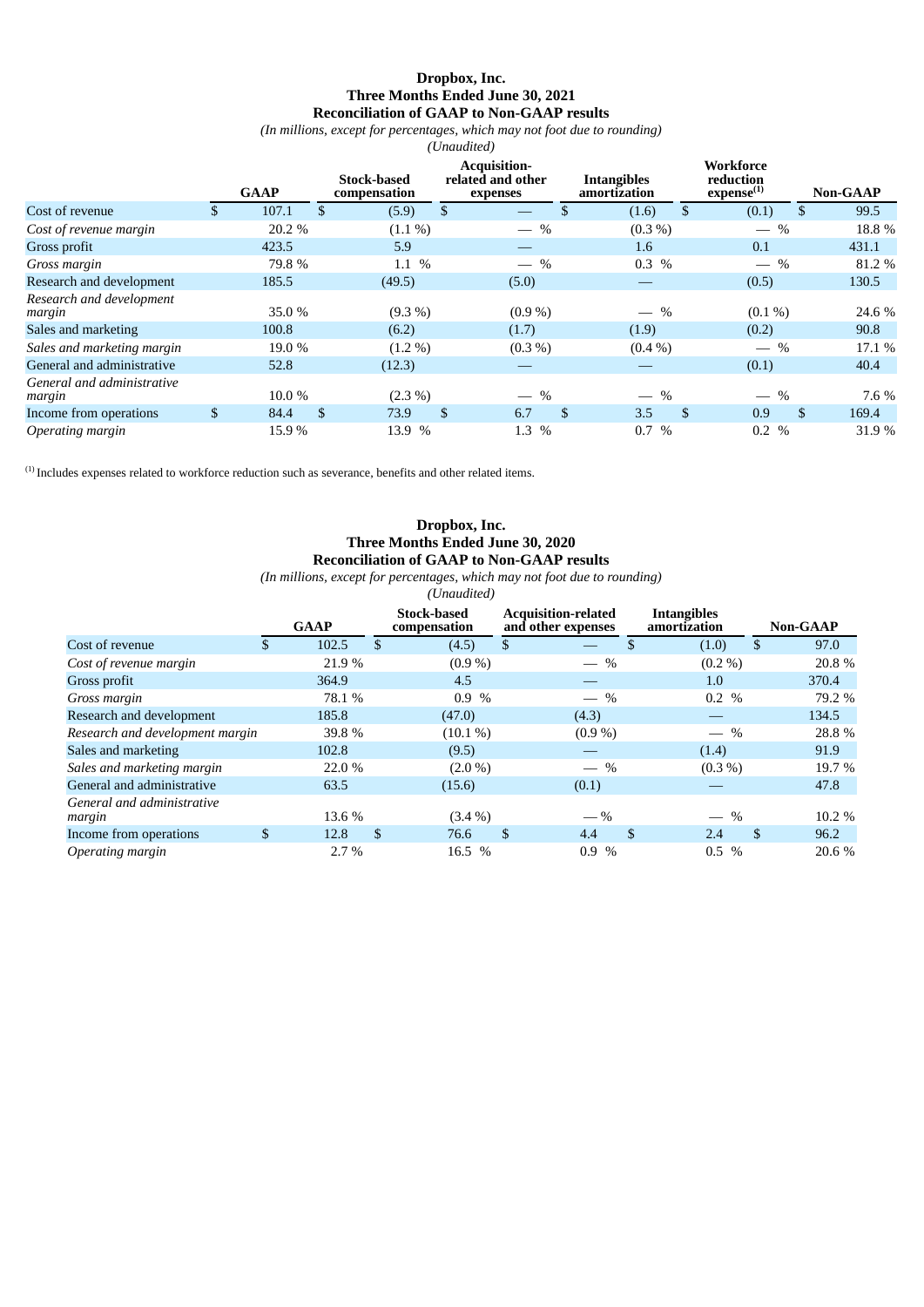## **Dropbox, Inc. Six Months Ended June 30, 2021 Reconciliation of GAAP to Non-GAAP results**

*(In millions, except for percentages, which may not foot due to rounding)*

|                                                       |              |             |              |                                    | (Unaudited)                                          |              |                                    |                                                |                |                                                         |                |                 |
|-------------------------------------------------------|--------------|-------------|--------------|------------------------------------|------------------------------------------------------|--------------|------------------------------------|------------------------------------------------|----------------|---------------------------------------------------------|----------------|-----------------|
|                                                       |              | <b>GAAP</b> |              | <b>Stock-based</b><br>compensation | <b>Acquisition-</b><br>related and<br>other expenses |              | <b>Intangibles</b><br>amortization | Impairment<br>related to real<br>estate assets |                | <b>Workforce</b><br>reduction<br>expense <sup>(1)</sup> |                | <b>Non-GAAP</b> |
| Cost of revenue                                       | $\mathbb{S}$ | 216.4       | $\mathbb{S}$ | (11.3)                             | $\mathbb{S}$                                         | \$           | (2.6)                              | \$                                             | $\mathbb{S}$   | (1.7)                                                   | $\mathfrak{S}$ | 200.8           |
| Cost of revenue<br>margin                             |              | 20.8%       |              | $(1.1\%)$                          | $\frac{0}{0}$                                        |              | $(0.2\%)$                          | $\%$                                           |                | $(0.2\%)$                                               |                | 19.3 %          |
| Gross profit                                          |              | 825.8       |              | 11.3                               |                                                      |              | 2.6                                |                                                |                | 1.7                                                     |                | 841.4           |
| Gross margin                                          |              | 79.2 %      |              | $1.1~\%$                           | $-$ %                                                |              | 0.2 %                              | $\%$<br>$\overline{\phantom{0}}$               |                | 0.2 %                                                   |                | 80.7%           |
| Research and<br>development                           |              | 366.7       |              | (93.0)                             | (9.3)                                                |              |                                    |                                                |                | (3.1)                                                   |                | 261.3           |
| Research and<br>development margin                    |              | 35.2 %      |              | $(8.9\%)$                          | $(0.9\%)$                                            |              | $-$ %                              | $-$ %                                          |                | $(0.3\%)$                                               |                | 25.1 %          |
| Sales and marketing                                   |              | 203.5       |              | (13.1)                             | (1.9)                                                |              | (3.3)                              |                                                |                | (6.5)                                                   |                | 178.7           |
| Sales and marketing<br>margin                         |              | 19.5 %      |              | $(1.3\%)$                          | (0.2 %)                                              |              | $(0.3\%)$                          | $\%$                                           |                | $(0.6\%)$                                               |                | 17.1 %          |
| General and<br>administrative                         |              | 111.4       |              | (24.4)                             | (1.2)                                                |              |                                    |                                                |                | (2.4)                                                   |                | 83.4            |
| General and<br>administrative margin                  |              | 10.7%       |              | $(2.3\%)$                          | $(0.1\%)$                                            |              | $\%$<br>$\overline{\phantom{0}}$   | $\%$<br>$\overline{\phantom{0}}$               |                | $(0.2\%)$                                               |                | 8.0%            |
| Impairment related to<br>real estate assets           |              | 17.3        |              |                                    |                                                      |              |                                    | (17.3)                                         |                |                                                         |                |                 |
| Impairment related to<br>real estate assets<br>margin |              | 1.7%        |              | $-$ %                              | $\%$                                                 |              | $\%$                               | $(1.7\%)$                                      |                | $\%$                                                    |                | $-$ %           |
| Income from<br>operations                             | $\mathbb{S}$ | 126.9       | $\mathbb{S}$ | 141.8                              | $\mathbb{S}$<br>12.4                                 | $\mathbb{S}$ | 5.9                                | \$<br>17.3                                     | $\mathfrak{s}$ | 13.7                                                    | $\mathbb{S}$   | 318.0           |
| Operating margin                                      |              | 12.2 %      |              | 13.6 %                             | 1.2 %                                                |              | 0.6 %                              | 1.7 %                                          |                | 1.3 %                                                   |                | 30.5 %          |

 $^{(1)}$  Includes expenses related to workforce reduction such as severance, benefits and other related items.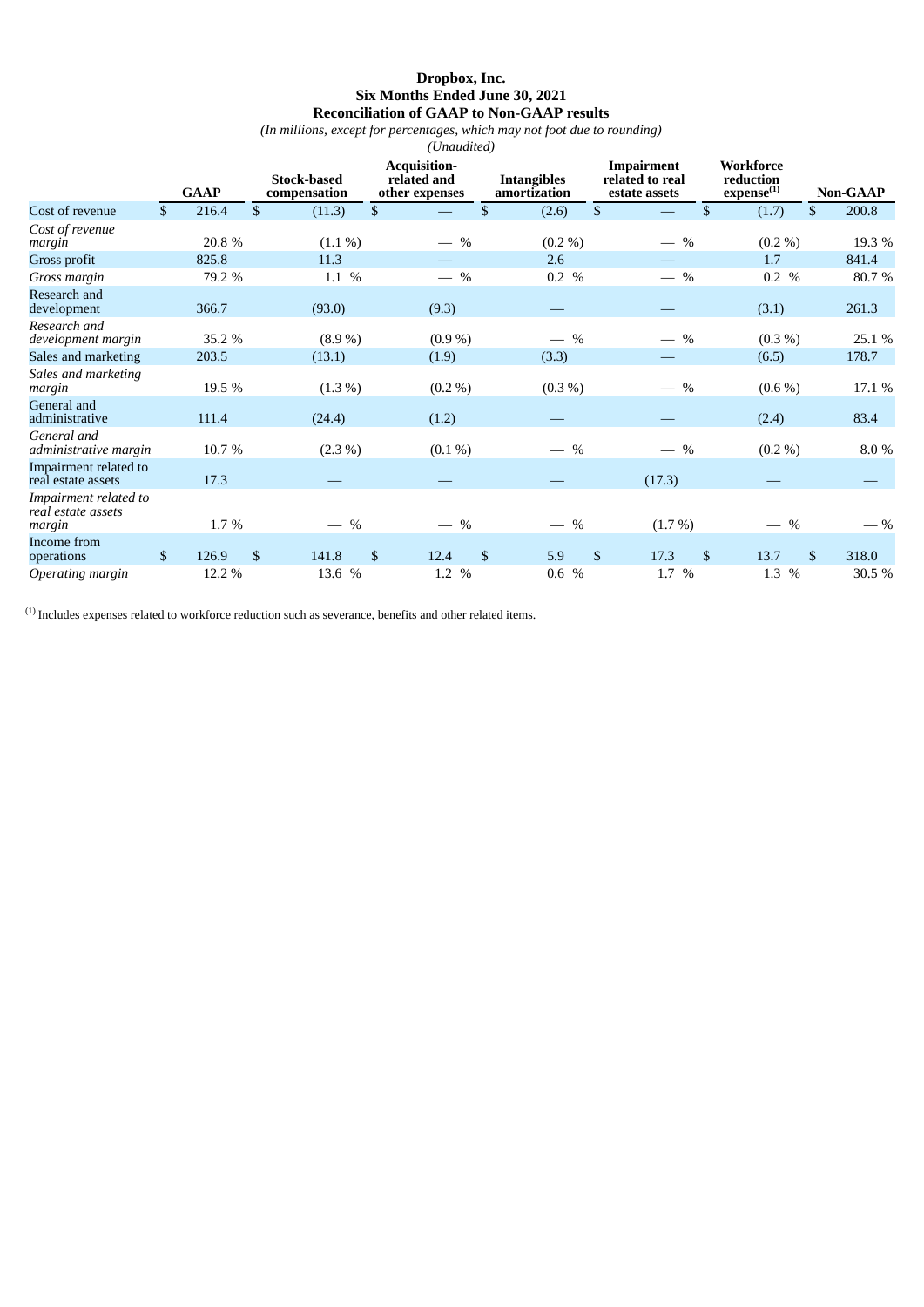### **Dropbox, Inc. Six Months Ended June 30, 2020 Reconciliation of GAAP to Non-GAAP results**

*(In millions, except for percentages, which may not foot due to rounding)*

|                                      |             |               | (Unaudited)                        |                                                  |     |                                    |     |                 |
|--------------------------------------|-------------|---------------|------------------------------------|--------------------------------------------------|-----|------------------------------------|-----|-----------------|
|                                      | <b>GAAP</b> |               | <b>Stock-based</b><br>compensation | <b>Acquisition-related</b><br>and other expenses |     | <b>Intangibles</b><br>amortization |     | <b>Non-GAAP</b> |
| Cost of revenue                      | \$<br>205.6 | \$.           | (8.0)                              | <sup>\$</sup>                                    |     | (2.0)                              | \$  | 195.6           |
| Cost of revenue margin               | 22.3 %      |               | $(0.9\%)$                          | $-$ %                                            |     | $(0.2\%)$                          |     | 21.2 %          |
| Gross profit                         | 716.8       |               | 8.0                                |                                                  |     | 2.0                                |     | 726.8           |
| Gross margin                         | 77.7 %      |               | $0.9\%$                            | $-$ %                                            |     | $0.2 \%$                           |     | 78.8%           |
| Research and development             | 367.6       |               | (84.2)                             | (8.5)                                            |     |                                    |     | 274.9           |
| Research and development margin      | 39.9 %      |               | $(9.2\% )$                         | $(0.9\%)$                                        |     | $\frac{0}{0}$                      |     | 29.8 %          |
| Sales and marketing                  | 207.1       |               | (16.2)                             |                                                  |     | (2.7)                              |     | 188.2           |
| Sales and marketing margin           | 22.5 %      |               | $(1.8\%)$                          | $-$ %                                            |     | $(0.3\%)$                          |     | 20.4 %          |
| General and administrative           | 102.5       |               | (8.0)                              | (0.1)                                            |     |                                    |     | 94.4            |
| General and administrative<br>margin | 11.1 %      |               | $(0.9\%)$                          | $-$ %                                            |     | $\%$                               |     | 10.2 %          |
| Income from operations               | \$<br>39.6  | <sup>\$</sup> | 116.4                              | \$.<br>8.6                                       | \$. | 4.7                                | \$. | 169.3           |
| Operating margin                     | 4.3%        |               | 12.6 %                             | $\frac{0}{0}$<br>0.9                             |     | 0.5<br>$\%$                        |     | 18.4 %          |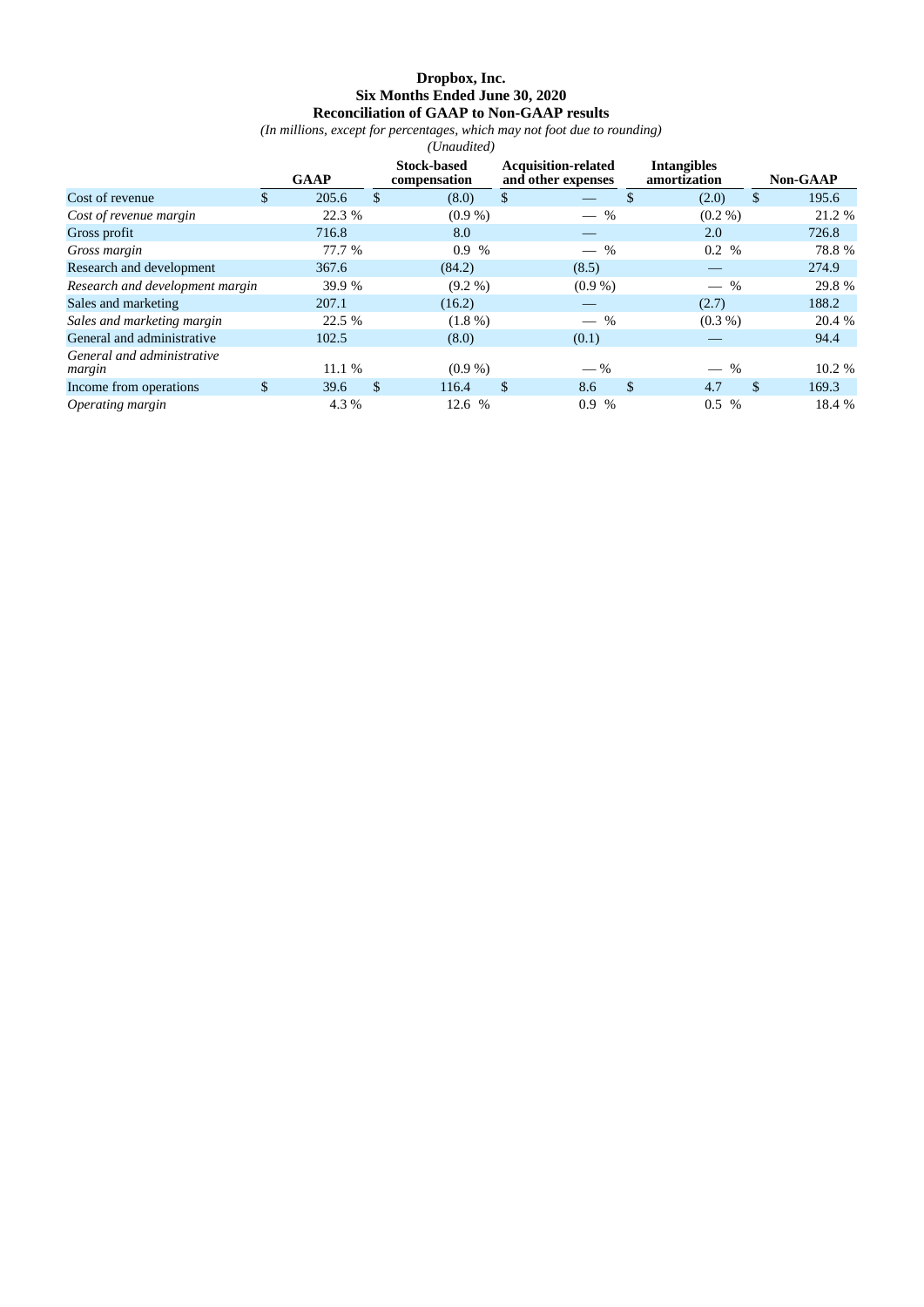### **Dropbox, Inc. Three and Six Months Ended June 30, 2021 and 2020 Reconciliation of GAAP net income to Non-GAAP net income and Non-GAAP diluted net income per share**

|                                                                                  |    | (In millions, except per share data)<br>(Unaudited) |           |                                            |            |  |        |  |  |  |
|----------------------------------------------------------------------------------|----|-----------------------------------------------------|-----------|--------------------------------------------|------------|--|--------|--|--|--|
|                                                                                  |    | <b>Three Months Ended</b><br><b>June 30,</b>        |           | <b>Six Months Ended</b><br><b>June 30,</b> |            |  |        |  |  |  |
|                                                                                  |    | 2021                                                | 2020      |                                            | 2021       |  | 2020   |  |  |  |
| <b>GAAP</b> net income                                                           | S. | 88.0 \$                                             | $17.5$ \$ |                                            | $135.6$ \$ |  | 56.8   |  |  |  |
| Stock-based compensation                                                         |    | 73.9                                                | 76.6      |                                            | 141.8      |  | 116.4  |  |  |  |
| Acquisition-related and other expenses                                           |    | 6.7                                                 | 4.4       |                                            | 12.4       |  | 8.6    |  |  |  |
| Amortization of acquired intangible assets                                       |    | 3.5                                                 | 2.4       |                                            | 5.9        |  | 4.7    |  |  |  |
| Impairment related to real estate assets                                         |    |                                                     |           |                                            | 17.3       |  |        |  |  |  |
| Workforce reduction expense                                                      |    | 0.9                                                 |           |                                            | 13.7       |  |        |  |  |  |
| Net gains on equity investments                                                  |    |                                                     | (6.5)     |                                            |            |  | (17.5) |  |  |  |
| Income tax effects of non-GAAP adjustments                                       |    | (12.5)                                              | (1.2)     |                                            | (24.4)     |  | (6.0)  |  |  |  |
| Non-GAAP net income                                                              |    | 160.5                                               | 93.2      |                                            | 302.3      |  | 163.0  |  |  |  |
| Non-GAAP diluted net income per share                                            |    | 0.40                                                | 0.22      |                                            | 0.75       |  | 0.39   |  |  |  |
| Weighted-average shares used to compute Non-GAAP<br>diluted net income per share |    | 397.0                                               | 420.5     |                                            | 401.2      |  | 419.7  |  |  |  |

## **Dropbox, Inc. Three and Six Months Ended June 30, 2021 and 2020 Reconciliation of free cash flow and supplemental cash flow disclosure** *(In millions, except for percentages)*

*(Unaudited)*

|                                                                                       | Three Months Ended<br><b>June 30,</b> |       |    |        | <b>Six Months Ended</b><br><b>June 30,</b> |        |    |        |
|---------------------------------------------------------------------------------------|---------------------------------------|-------|----|--------|--------------------------------------------|--------|----|--------|
|                                                                                       |                                       | 2021  |    | 2020   |                                            | 2021   |    | 2020   |
| <b>Free cash flow reconciliation:</b>                                                 |                                       |       |    |        |                                            |        |    |        |
| Net cash provided by operating activities                                             | \$                                    | 219.9 | \$ | 145.9  | \$                                         | 335.6  | \$ | 199.2  |
| Less:                                                                                 |                                       |       |    |        |                                            |        |    |        |
| Capital expenditures                                                                  |                                       | (3.9) |    | (26.1) |                                            | (10.8) |    | (53.9) |
| Free cash flow                                                                        |                                       | 216.0 | .S | 119.8  |                                            | 324.8  | \$ | 145.3  |
| Free cash flow margin                                                                 |                                       | 40.7% |    | 25.6 % |                                            | 31.2 % |    | 15.8%  |
| <b>Supplemental disclosures:</b>                                                      |                                       |       |    |        |                                            |        |    |        |
| Key employee holdback payments related to the acquisition of $\text{HelloSign}^{(1)}$ |                                       | 4.0   | \$ | 4.0    |                                            | 8.0    |    | 20.2   |
| Payments related to workforce reduction <sup>(2)</sup>                                |                                       | 1.3   |    |        |                                            | 13.7   |    |        |

 $(1)$  As part of our acquisition of HelloSign in 2019, we have employee holdback agreements with key HelloSign personnel consisting of \$48.5 million in cash payments subject to ongoing employee service. The related expenses are recognized within research and development expenses over the required service period of three years. The payments began in the first quarter of 2020, and will be paid evenly in quarterly installments over the remaining required service period.

 $(2)$  Includes payments made related to workforce reduction such as severance, benefits, and other related items.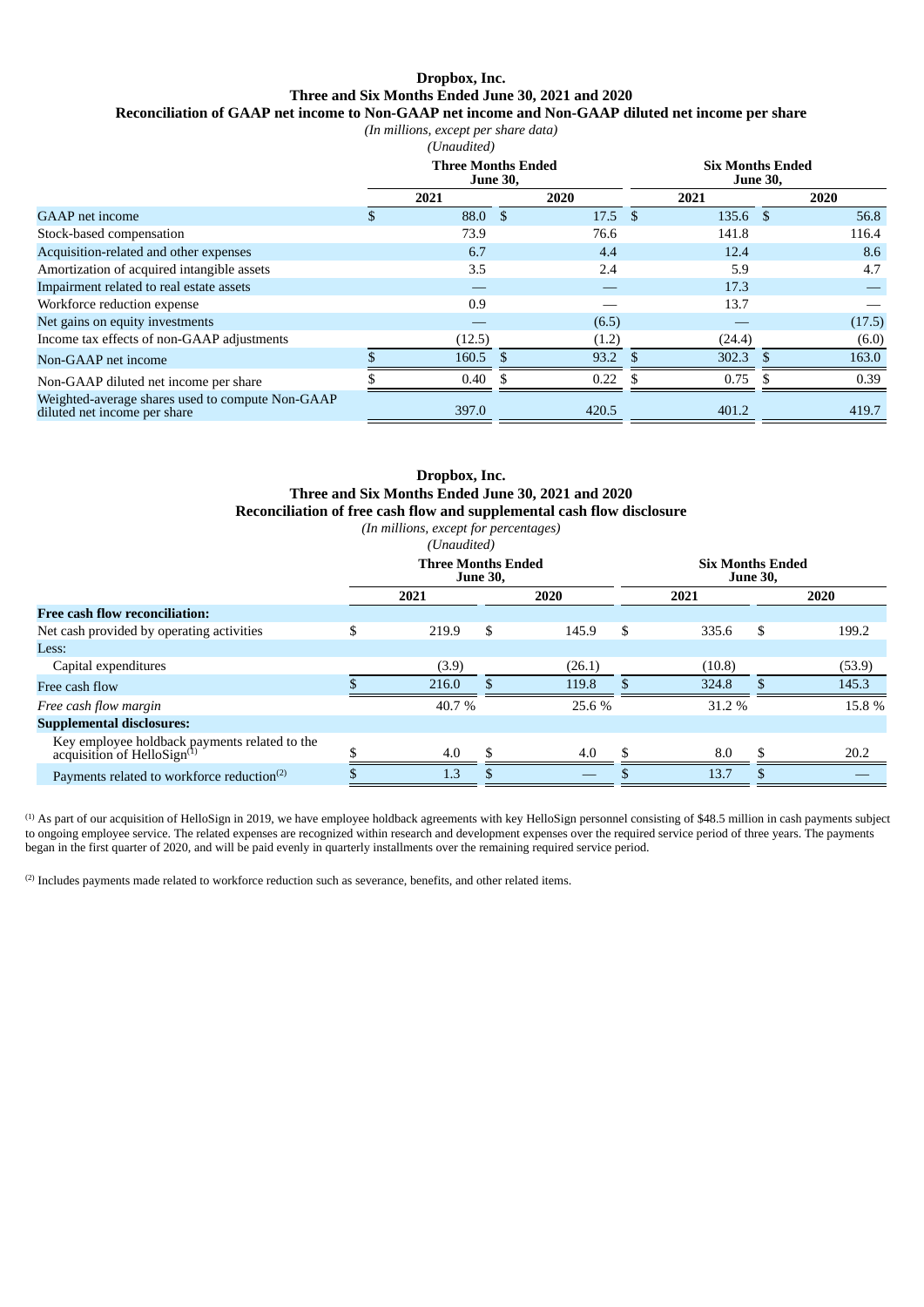#### **About Non-GAAP Financial Measures**

To provide investors and others with additional information regarding Dropbox's results, we have disclosed the following non-GAAP financial measures: revenue growth and Total ARR growth excluding foreign exchange effect, which we refer to as on a constant currency basis, non-GAAP cost of revenue, non-GAAP gross profit, non-GAAP operating expenses (including research and development, sales and marketing and general and administrative), non-GAAP income from operations, non-GAAP net income, free cash flow ("FCF") and non-GAAP diluted net income per share. Dropbox has provided a reconciliation of each non-GAAP financial measure used in this earnings release to the most directly comparable GAAP financial measure. Non-GAAP cost of revenue, gross profit, operating expenses, income from operations, and net income differ from GAAP in that they exclude stock-based compensation expense, amortization of acquired intangible assets, other acquisition-related expenses, which include third-party diligence costs and expenses related to key employee holdback agreements, impairment charges related to real estate assets, and expenses related to our reduction in force. Non-GAAP net income also excludes net gains and losses on equity investments, and includes the income tax effect of the aforementioned adjustments. FCF differs from GAAP net cash provided by operating activities in that it treats capital expenditures as a reduction to net cash provided by operating activities. Free cash flow margin is calculated as FCF divided by revenue. For periods that we are in a GAAP net income position, the weighted average shares used in the computation are the same as the shares used in our non-GAAP diluted net income per share computation. In order to present revenue on a constant currency basis for the quarter ended June 30, 2021, Dropbox calculates constant currency revenue growth rates by applying the prior period weighted average exchange rates to current period results. Dropbox calculates constant currency Total ARR growth rates by applying the current period rate to prior period results. Dropbox presents constant currency information to provide a framework for assessing how our underlying business performed excluding the effect of foreign currency rate fluctuations.

Dropbox's management uses these non-GAAP financial measures to understand and compare operating results across accounting periods, for internal budgeting and forecasting purposes, for short and long-term operating plans, and to evaluate Dropbox's financial performance and the ability to generate cash from operations. Management believes these non-GAAP financial measures reflect Dropbox's ongoing business in a manner that allows for meaningful period-to-period comparisons and analysis of trends in Dropbox's business, as they exclude expenses that are not reflective of ongoing operating results. Management also believes that these non-GAAP financial measures provide useful supplemental information to investors and others in understanding and evaluating Dropbox's operating results and future prospects in the same manner as management and in comparing financial results across accounting periods and to those of peer companies.

We believe that the non-GAAP financial measures, non-GAAP cost of revenue, gross profit, operating expenses, income from operations, net income, and diluted net income per share are meaningful to investors because they help identify underlying trends in our business that could otherwise be masked by the effect of the expenses that we exclude.

We believe that FCF is an indicator of our liquidity over the long term, and provides useful information regarding cash provided by operating activities and cash used for investments in property and equipment required to maintain and grow our business. FCF is presented for supplemental informational purposes only and should not be considered a substitute for financial information presented in accordance with GAAP. FCF has limitations as an analytical tool, and it should not be considered in isolation or as a substitute for analysis of other GAAP financial measures, such as net cash provided by operating activities. Some of the limitations of FCF are that FCF does not reflect our future contractual commitments, excludes investments made to acquire assets under finance leases, includes capital expenditures, and may be calculated differently by other companies in our industry, limiting its usefulness as a comparative measure.

The use of non-GAAP cost of revenue, gross profit, operating expenses, income from operations, net income, free cash flow, and diluted net income per share measures has certain limitations as they do not reflect all items of income, expense, and cash expenditures, as applicable, that affect Dropbox's operations. Dropbox mitigates these limitations by reconciling the non-GAAP financial measures to the most comparable GAAP financial measures. Additionally, we have provided supplemental disclosures in our reconciliation of net cash provided by operating activities to free cash flow to include expenses related to reduction in workforce and key employee holdback payments related to the acquisition of HelloSign. These non-GAAP financial measures should be considered in addition to, not as a substitute for or in isolation from, measures prepared in accordance with GAAP. Further, these non-GAAP measures may differ from the non-GAAP information used by other companies, including peer companies, and therefore comparability may be limited. Management encourages investors and others to review Dropbox's financial information in its entirety and not rely on a single financial measure.